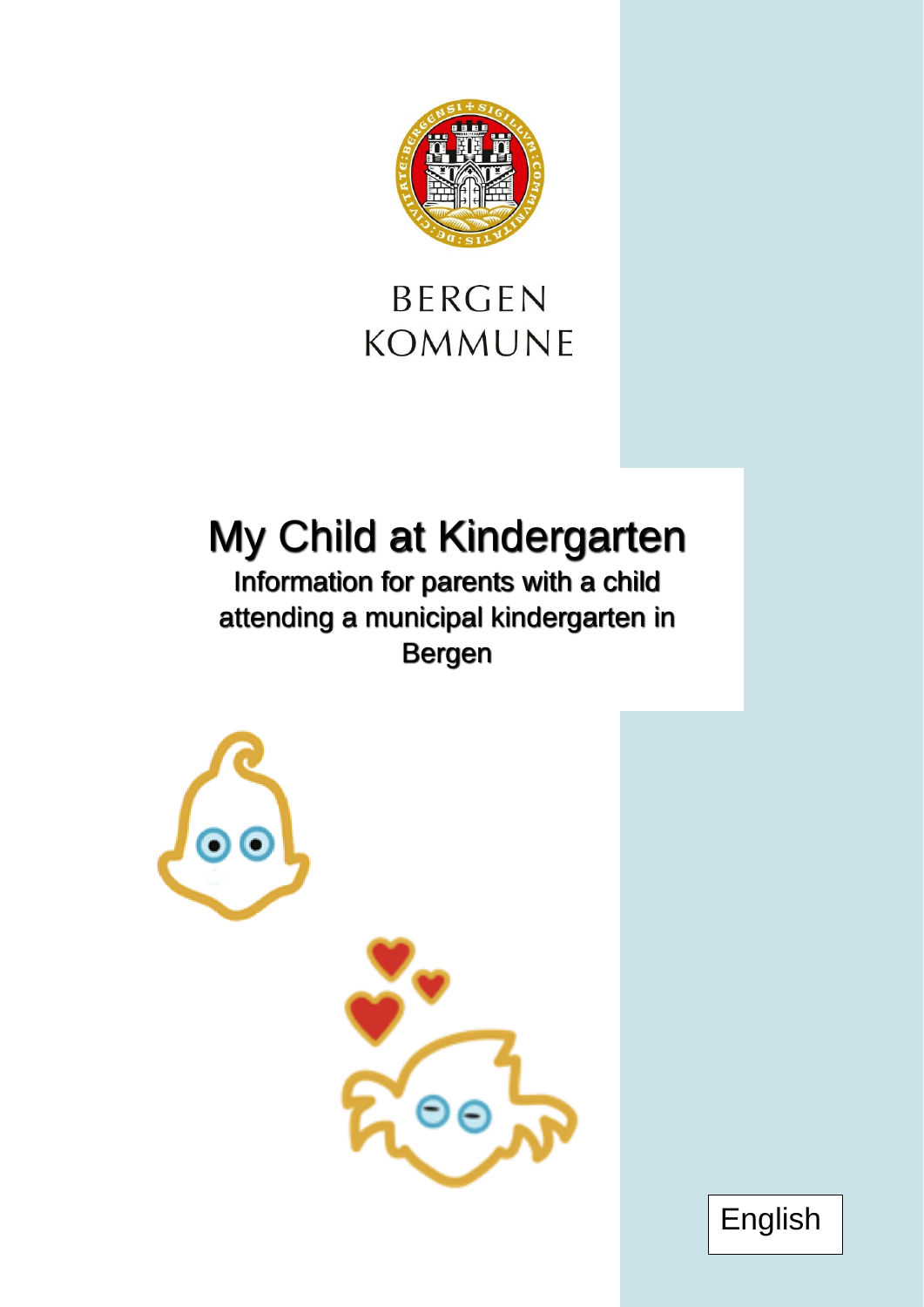### **Welcome to kindergarten!**

*Starting kindergarten can be an exciting transition for both children and parents. We hope that the starting period is as good as possible for both you and your child, and we are looking forward to your child starting kindergarten here. The aim of this brochure is to provide you with some information about daily life at the kindergarten.*

#### **Cooperation between the home and kindergarten**

Parents are primarily responsible for the development of their child. We therefore welcome your contributions regarding what you want your child to experience, encounter and learn at the kindergarten.

Along with the kindergarten, parents shall become involved and cooperate on providing the best possible day in kindergarten adapted to the child and family.

With focus on play, well-being, care and learning, we will cooperate with you to make the kindergarten a positive learning arena for your child. Parents and personnel are jointly responsible for the well-being and development of all the children, and as parents, we expect you to show an interest in your own child, other children at the kindergarten, and consider the kindergarten's work and priorities from a holistic perspective

#### **Children with reduced functional ability and special needs**

The kindergarten shall ensure that children with reduced functional ability can participate in the kindergarten's services. If the child has a *special need* for special education, parents can send a [referral](https://www.bergen.kommune.no/skjema/Info.aspx?ShortName=BK030-SKOLE-ppt) with the kindergarten's help (if necessary) to the Educational and Psychological Counselling Service. The service has a special responsibility for helping kindergartens facilitate children with special needs. The service is free.

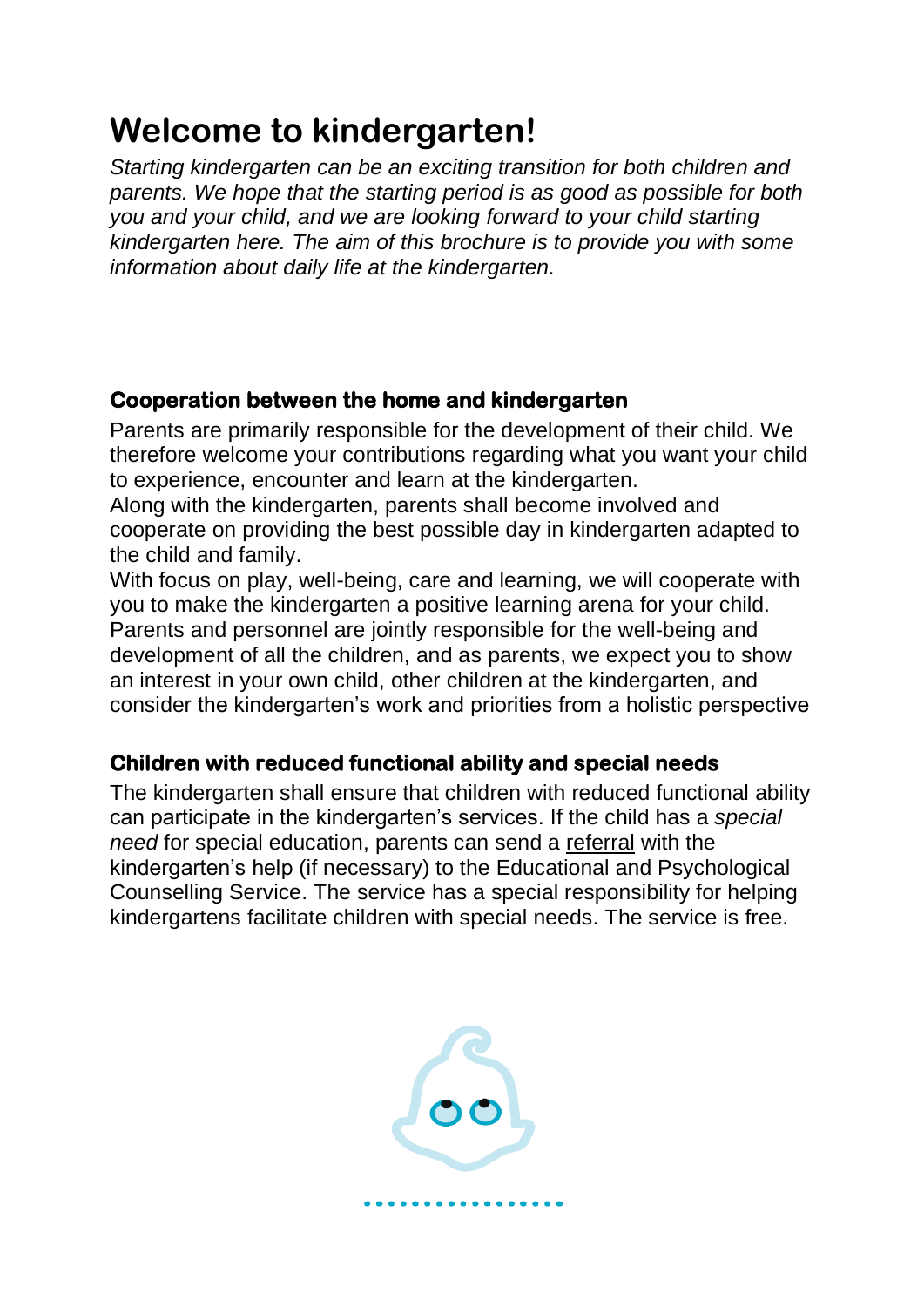#### **Educationally adapted**

The kindergarten is an educational establishment and offers a safe, versatile and developmental childhood environment for the best of the child. We are concerned with the involvement, well-being and life management skills of the child. One of the most important initiatives of the kindergarten is the production of a good psychosocial environment where we work on attitudes and values, whilst focusing on equality, inclusion and diversity. The educational content of the kindergarten is built on research on children's needs, development and learning. All kindergartens create an annual plan setting out the kindergarten's educational work in terms of goals, methods and activities. The annual plan is based on the Framework Plan for Kindergartens and is available on the kindergarten's website during the first half of September each year. [The Framework Plan](https://www.udir.no/globalassets/filer/barnehage/rammeplan/rammeplan-for-barnehagen-bokmal2017.pdf) for Kindergartens provides guidelines for the core values, content and tasks of kindergartens.

#### **Including and caring environment**

The kindergarten focuses on all children experiencing that they are cared for and listened to, and we actively work to ensure that children are not exposed to bullying and insulting remarks at the kindergarten. [SKYFRITT](https://www.bergen.kommune.no/politikere-utvalg/api/fil/1298542/SKYFRITT-inkluderende-oppvekstmiljo-for-barn-og-unge-i-Bergen) is the Municipality of Bergen's plan to strengthen efforts to prevent, detect and manage bullying in kindergartens, schools and during sparetime activities. The aim of the plan is to reduce bullying and offensive remarks in early years education in Bergen. The Municipality of Bergen has prepared a guide and process map on how a safe, good and inclusive psychosocial environment at kindergarten can best be prevented, handled and maintained.

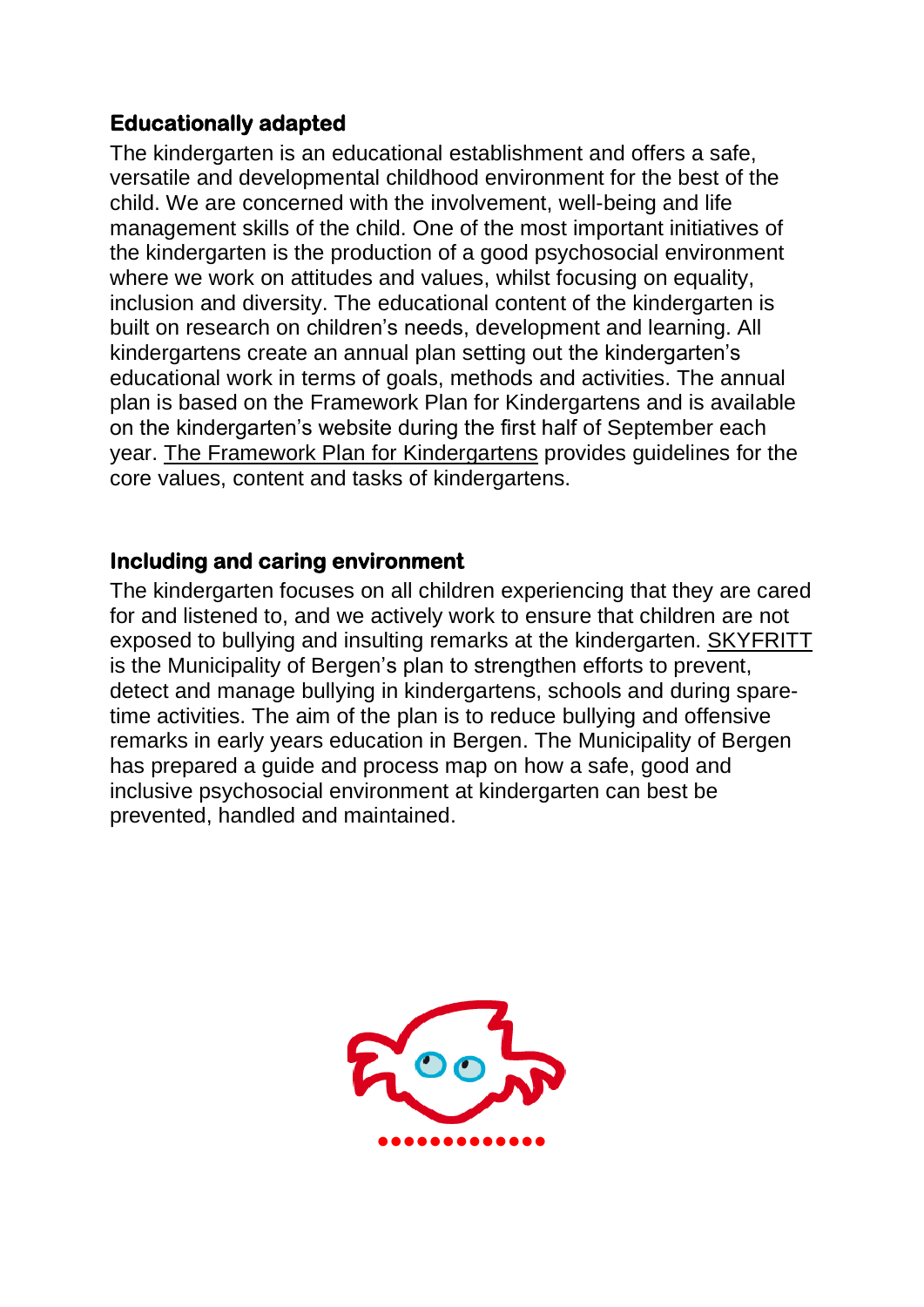### **Laws and Statutes**

#### **Norwegian Kindergarten Act**

The current [Kindergarten Act](https://lovdata.no/dokument/NL/lov/2005-06-17-64) and regulations, in addition to the Ministry of Education's comments on the provisions of the Act, regulate kindergarten operations. National regulations define what kindergartens are, set out requirements for the educational content, and provide detailed rules on staffing, space and controlling bodies.

#### **Municipal statutes**

In compliance with the Norwegian Kindergarten Act, Bergen City Council has adopted common [statutes for municipal](https://allmenningen.bergen.kommune.no/styringsdokument/SD-19-76) kindergartens. The statutes contain general provisions on how kindergartens are run and provide information especially important to the parents' relationship with the kindergarten. The statutes are enclosed when a kindergarten place is offered.

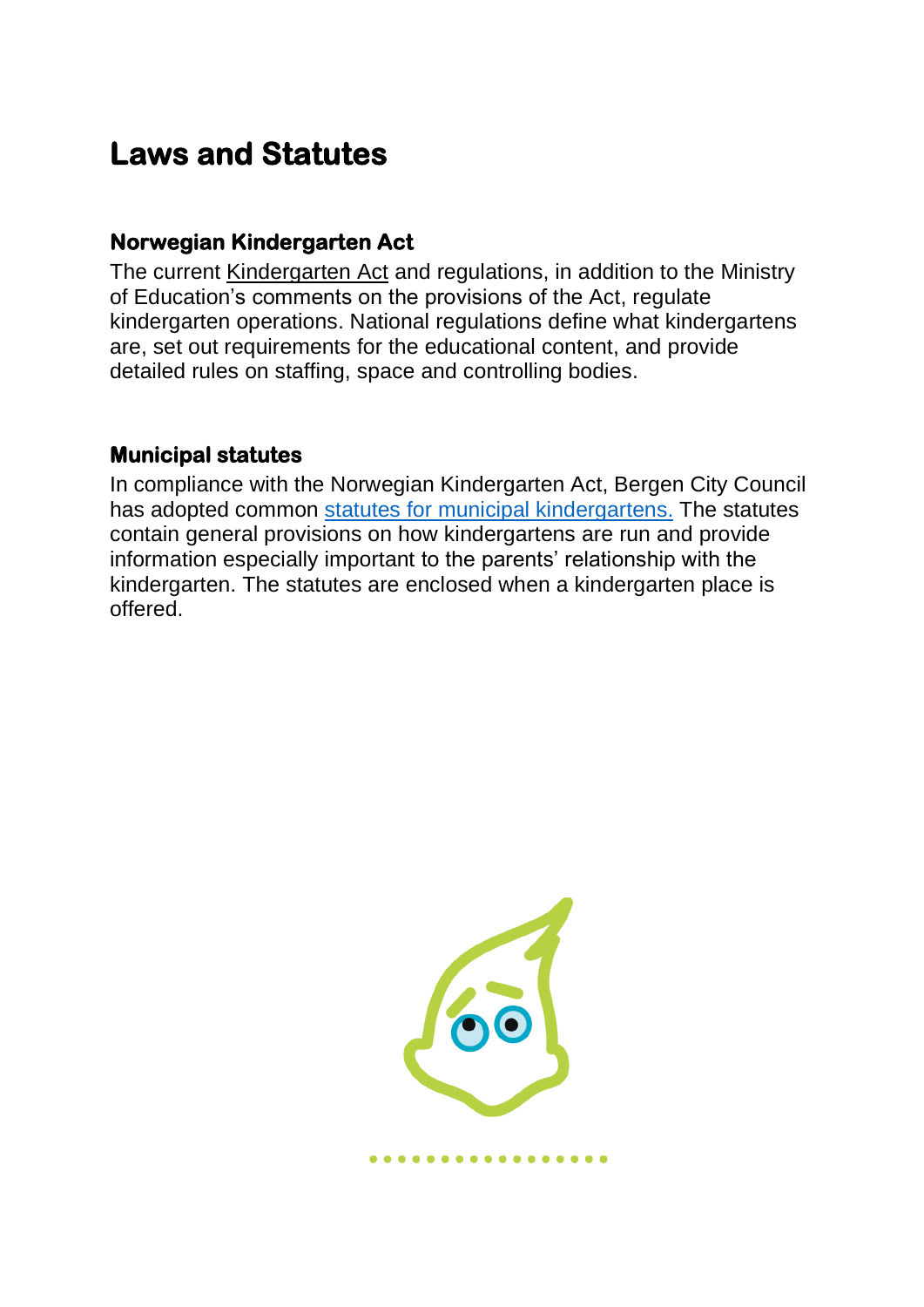## **Our Values**

The work of the kindergartens owned by the Municipality of Bergen is based on: **warmth, recognition of the child** and **inclusion**. You can find more information about this in the [Quality Development](https://issuu.com/hg-9/docs/10491300_rapport-issuu?e=19530043/64108839)  [Plan for Municipal Kindergartens in Bergen 2018-2021: Together for](https://issuu.com/hg-9/docs/10491300_rapport-issuu?e=19530043/64108839)  Quality – [Play and Learning](https://issuu.com/hg-9/docs/10491300_rapport-issuu?e=19530043/64108839) 

#### **Warmth**

We provide care and security. When meeting children, our heartfelt warmth shall nourish and provide the opportunity for growth.

#### **Recognition of the child**

We see the self-worth of each child. The child is given good conditions for learning and development based on recognised relations and communication with professional adults.

#### **Inclusion**

We create good communities where the child is seen, noticed and acknowledged. Each child shall experience the pleasure of belonging to small and large groups, and experience equality and cultural diversity.

*The values have been created in compliance with the Framework Plan and the Municipality of Bergen's general core values.*

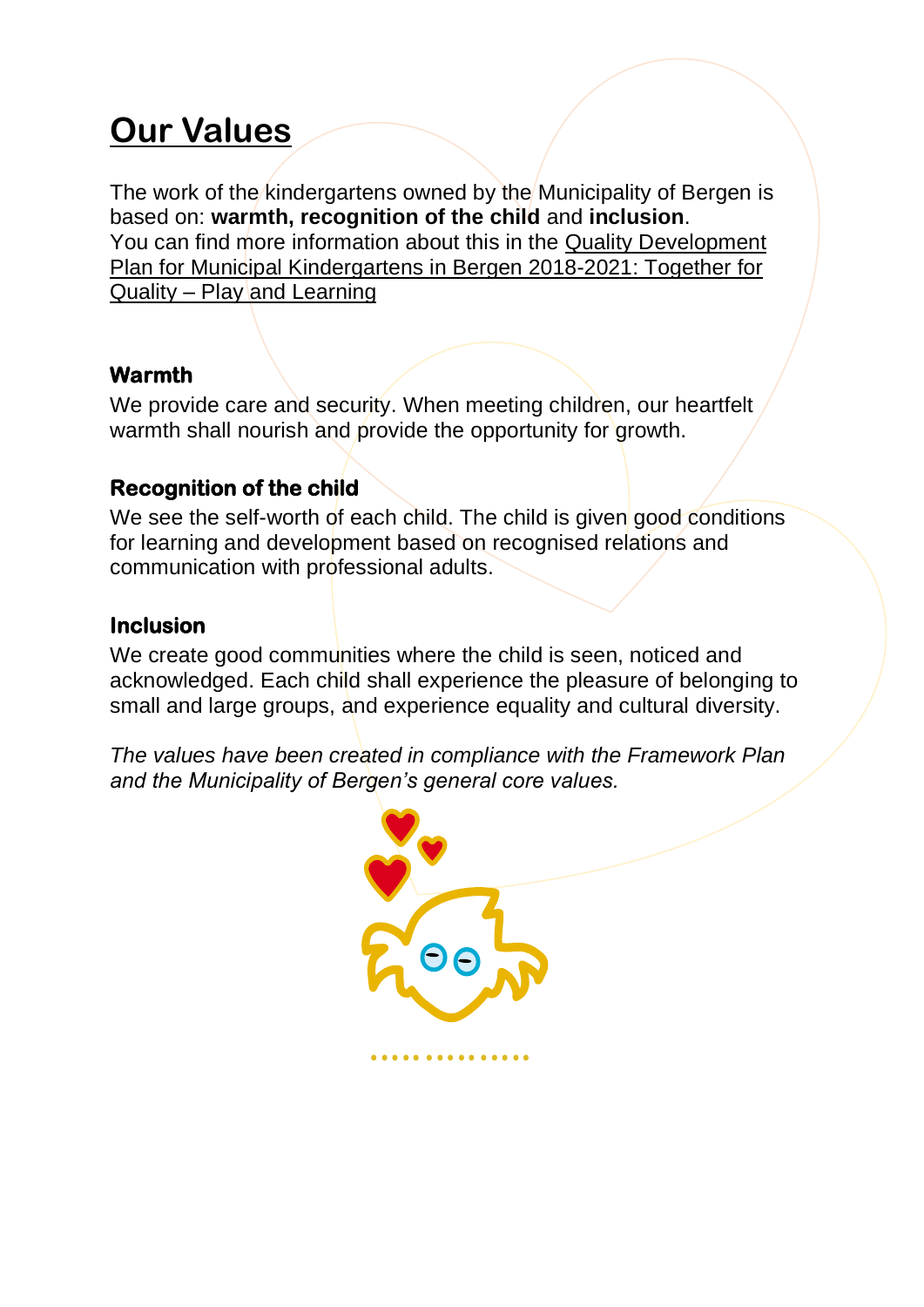## **Kindergarten's Cooperating Bodies**

Parents and the kindergarten staff have several different means of cooperation.

Everyone who works in the kindergarten is subject to the duty of confidentiality [\(Kindergarten Act, Section 20\)](https://lovdata.no/dokument/NL/lov/2005-06-17-64?q=§20%20barnehageloven).

#### **Parent-teacher meetings and conversations**

Parents will receive a written invitation to parents' meetings held at the kindergarten, which are primarily informational and cooperation meetings. Parent-teacher meetings are confidential conversations about your child. The educational supervisor will send you an invitation or you can request one yourself.

#### **Parents' council**

The council, which aims to promote the parents' interests, consists of the parents of all the children attending the kindergarten. The parents' council shall cooperate with the staff to create a good environment for the children at all times. A leader and working committee should be elected.

In addition, the parents' council must elect representatives for the cooperating committee. For more information, see the [framework plan](https://www.udir.no/globalassets/filer/barnehage/rammeplan/rammeplan-for-barnehagen-bokmal2017.pdf) for the content and tasks of kindergartens.

#### **Cooperating committee**

The cooperating committee consists of elected representatives from the parents' council, the kindergarten's employees and political representatives from the Municipality of Bergen. The cooperating committee shall be an advisory, contact-creating and coordinating body for the parties responsible for the kindergarten's content and operation. For more information, see the [framework plan](https://www.udir.no/globalassets/filer/barnehage/rammeplan/rammeplan-for-barnehagen-bokmal2017.pdf) for the content and tasks of kindergartens.

[The Kindergarten](https://lovdata.no/dokument/LTI/lov/2005-06-17-64) Act, Sections 1 and 4, authorises the creation of parent councils and cooperating committees.

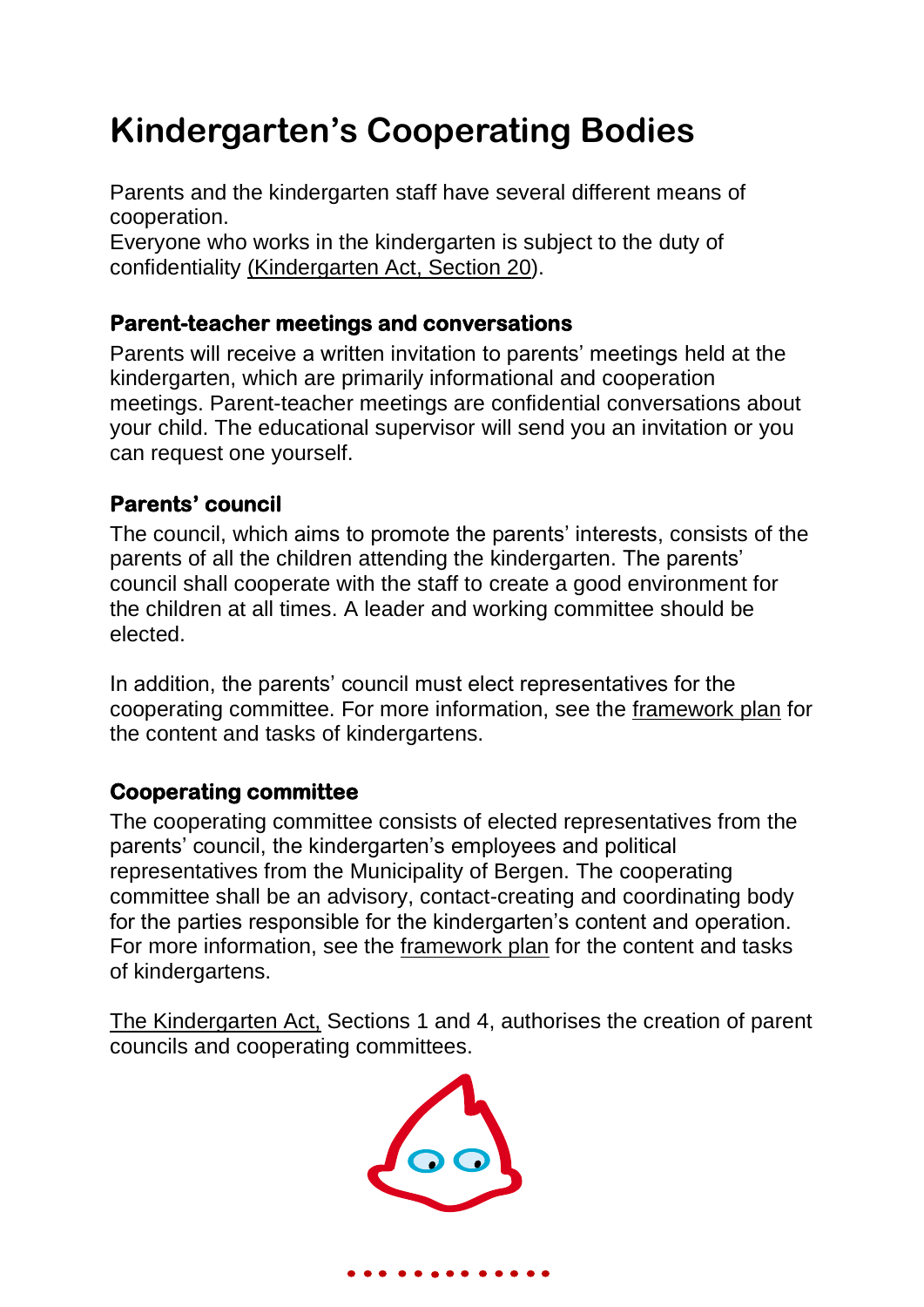### **Practical Information**

#### **Privacy, communication and safety**

The kindergarten shall be considered a safe and good place for all our users. The threshold for parents to put forward any questions, their concerns or need for help or other matters shall be low. Pursuant to the [Kindergarten Act, Section 2](https://lovdata.no/dokument/NL/lov/2005-06-17-64?q=§20%20barnehageloven)0 and the [Public Administration Act, Section](https://lovdata.no/dokument/NL/lov/1967-02-10/KAPITTEL_3#%C2%A713)  [13,](https://lovdata.no/dokument/NL/lov/1967-02-10/KAPITTEL_3#%C2%A713) everyone who works at a kindergarten is subject to the duty of confidentiality. In some cases, for example, surrounding the issue of making videos, the use of images, various observations, etc., parental consent is required.

The goal of the Municipality of Bergen is that data security and privacy shall be a natural part of our undertaking. Read more about how the municipality handles personal data in [the Municipality of Bergen's](https://www.bergen.kommune.no/hvaskjer/tema/personvern/personvernerklaring-for-bergen-kommune)  [Privacy Policy.](https://www.bergen.kommune.no/hvaskjer/tema/personvern/personvernerklaring-for-bergen-kommune)

Children's personal data is especially protected. Parents give consent on behalf of the child, but when the child turns 15, he/she can give consent independently. Read more about [personal data](https://www.datatilsynet.no/om-datatilsynet/datatilsynets-personvernerklaring/) on the [Norwegian Data](https://www.datatilsynet.no/rettigheter-og-plikter/personvernprinsippene/grunnleggende-personvernprinsipper/)  [Protection Authority's website](https://www.datatilsynet.no/rettigheter-og-plikter/personvernprinsippene/grunnleggende-personvernprinsipper/) and what [privacy](https://www.datatilsynet.no/rettigheter-og-plikter/personvernprinsippene/grunnleggende-personvernprinsipper/) entails.

#### **Accident insurance**

All children at the kindergarten have collective insurance. The Municipality of Bergen covers the insurance premium and excess in the event of an accident.

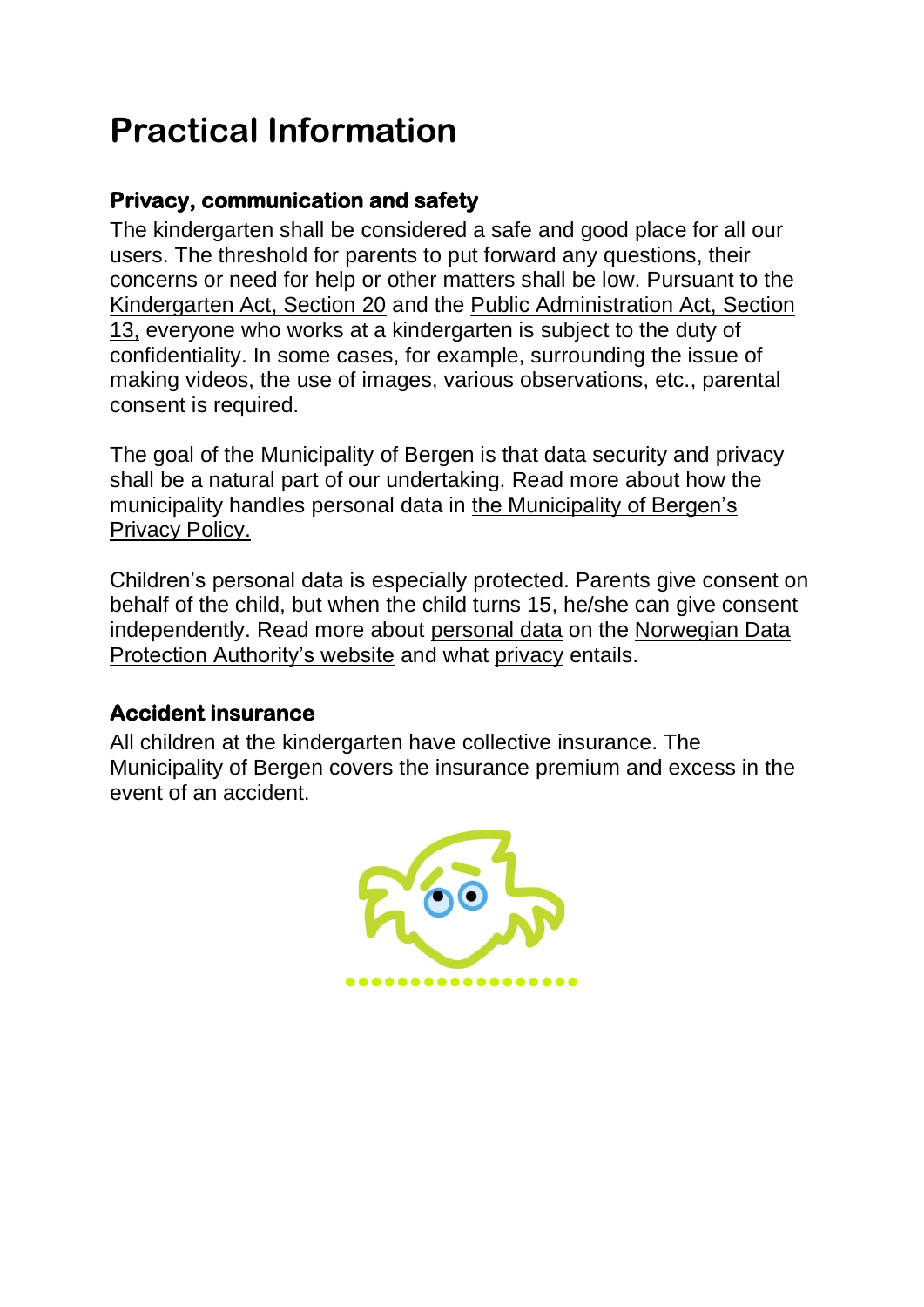#### **Payment**

Parents pay for eleven months each year from the date the kindergarten place is available. The month of July is payment free. Invoices are sent in the middle of each month with the due date being the first of each month. Payments are made in arrears.

Please use the issued invoice to pay for an offered kindergarten place or enter into an agreement for electronic invoices. You can find more information about current payment schemes and financial reductions by clicking on the links for [parent fees](https://www.udir.no/regelverk-og-tilsyn/barnehage/foreldrebetaling/) and reduced [kindergarten fees.](https://www.bergen.kommune.no/innbyggerhjelpen/barn-og-familie/barnehage/barnehageplass/redusert-foreldrebetaling-i-barnehage-og-sfo)

#### **Termination**

As a general rule the kindergarten place will be retained up until your child starts school. In the event of termination, there is a mutual notice period of one month calculated from the date written notice is given to the head of the kindergarten.

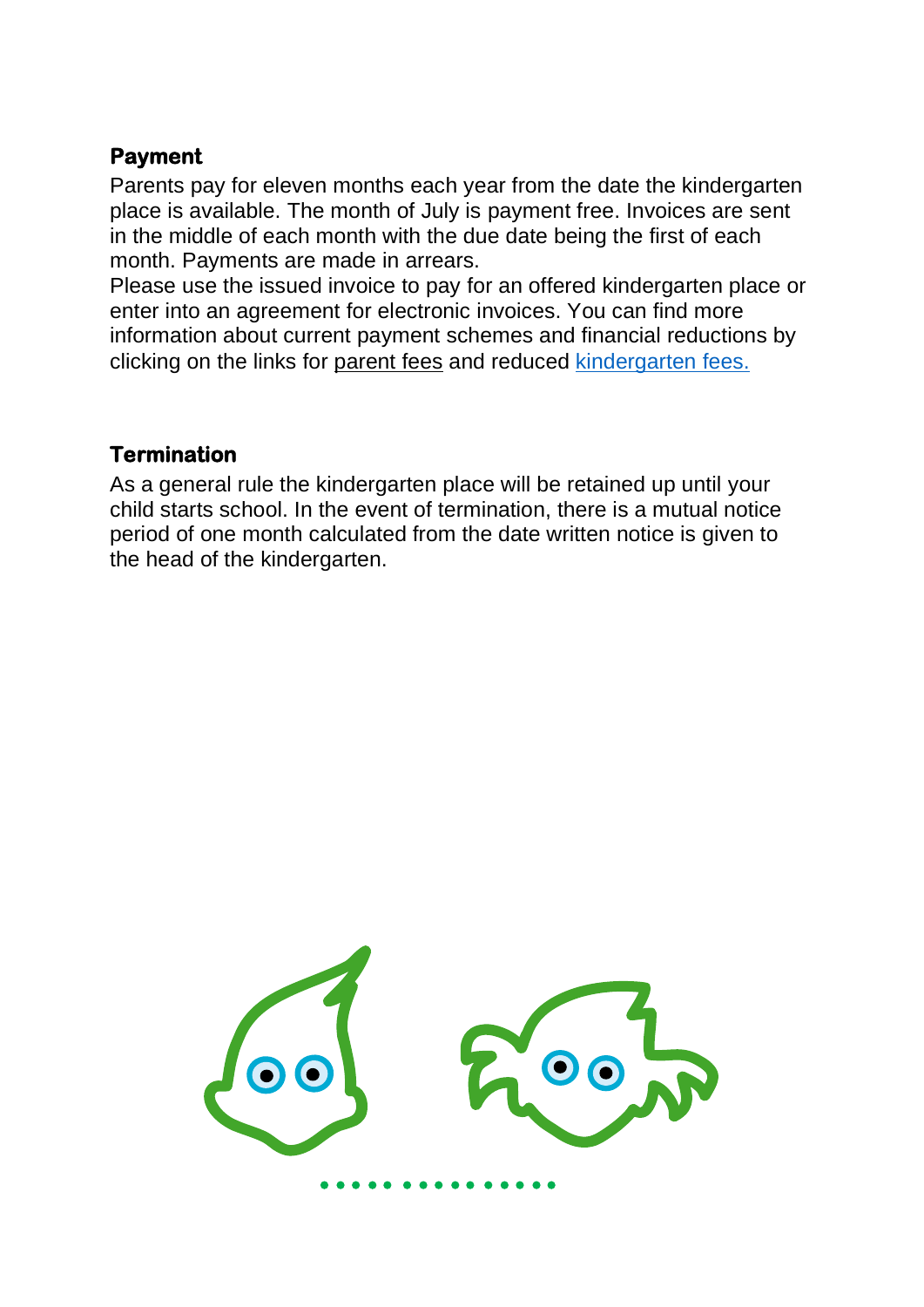## **Cooperation With Other Services**

#### **Health and care services for children**

The kindergarten shall facilitate cooperation between various health and care services should the child require them. Parental cooperation is important when assessing whether the kindergarten can provide the children with enough support and help or whether we need to involve additional services that can offer special competence. If this is the case, parents will always be invited to a meeting. The kindergarten is subject to the duty of confidentiality and cannot divulge information about the child without the parents' consent. See [privacy legislation.](https://lovdata.no/dokument/NL/lov/2018-06-15-38?q=personvernlovgivning)

The kindergarten and parents can request guidance and help, e.g. from well child clinics, the child welfare service, the educational and psychological service's office, children and family services office and physiotherapy and ergotherapy services. The kindergarten is obliged to give information to the child welfare service. See the [Kindergarten Act,](https://lovdata.no/dokument/NL/lov/2005-06-17-64?q=§20%20barnehageloven) Section 46.

#### **Agency for kindergartens, schools and sport (BBSI)**

In the Municipality, the agency for kindergartens provides competence enhancement and guidance for staff working within the field of professional childcare.

- Migration pedagogy and multilingual work
- Uncovering neglect, violence and abuse
- Work on psychosocial environments and the counteraction of bullying, insulting remarks and exclusion
- Language, play and learning
- Mathematics
- Competence in pedagogical relations and parental cooperation
- Cooperation in conjunction with schools

#### **Cooperation with schools**

To create a good foundation for lifelong learning, it is important to see the connection between kindergartens and schools whilst attending kindergarten. The kindergartens have their own routines for preparing and familiarising the children with school routines, so the child feels confident and has a good transition to school life. The Municipality of Bergen has a separate [plan for cooperation in conjunction](https://bergen.extend.no/cgi-bin/document.pl?pid=bergen&UnitID=5129&DocumentID=13778) with [kindergartens and schools,](https://bergen.extend.no/cgi-bin/document.pl?pid=bergen&UnitID=5129&DocumentID=13778) which explains the cooperation between kindergartens and schools.

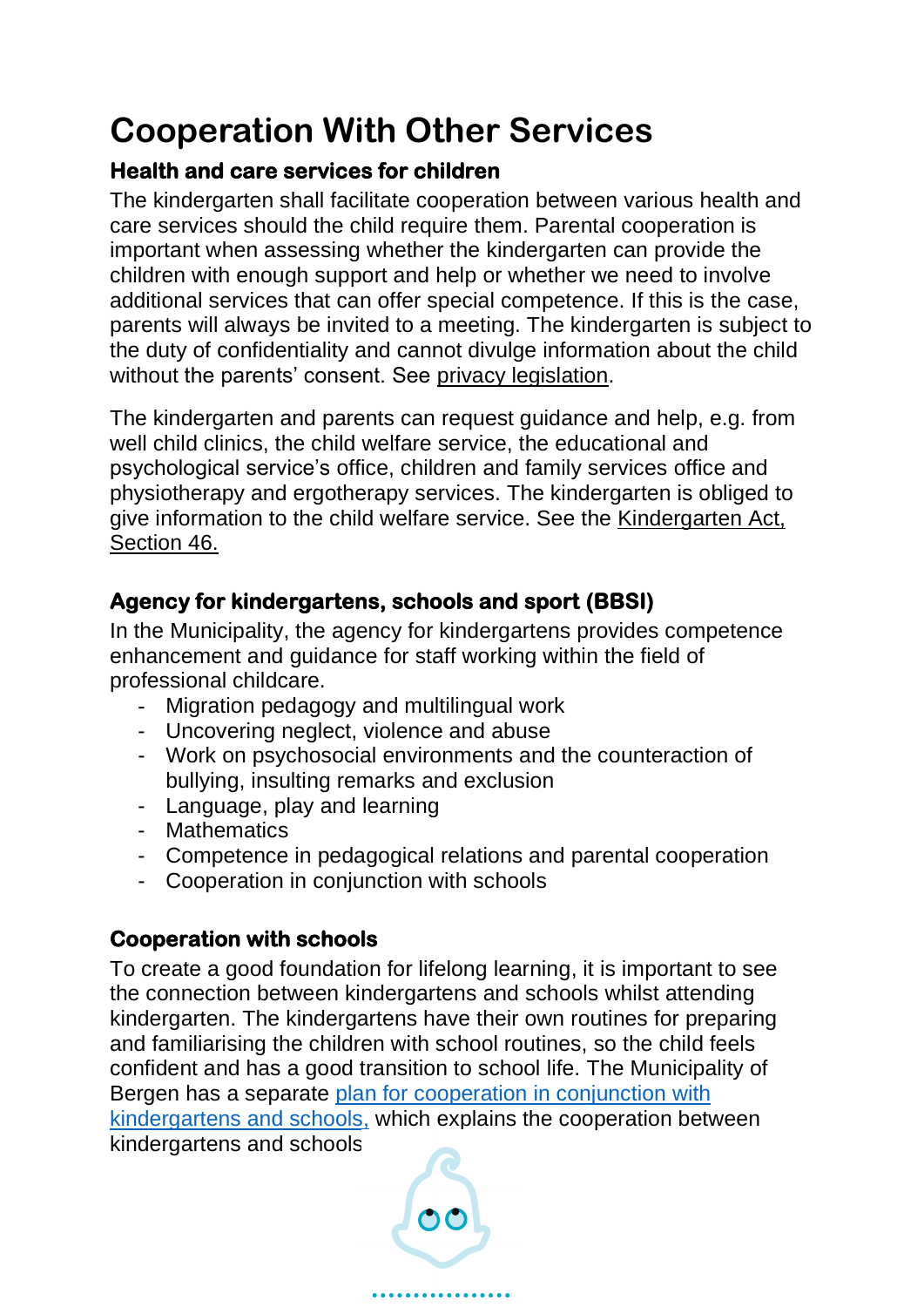### **Relevant links:**

#### **Local plans**

- **Together for Quality:** [https://issuu.com/hg-9/docs/10491300\\_rapport](https://issuu.com/hg-9/docs/10491300_rapport-issuu?e=19530043/64108839)[issuu?e=19530043/64108839](https://issuu.com/hg-9/docs/10491300_rapport-issuu?e=19530043/64108839)
- **No Dark Clouds (Skyfritt):** [https://www.bergen.kommune.no/politikere](https://www.bergen.kommune.no/politikere-utvalg/api/fil/1298542/SKYFRITT-inkluderende-oppvekstmiljo-for-barn-og-unge-i-Bergen)[utvalg/api/fil/1298542/SKYFRITT-inkluderende-oppvekstmiljo-for-barn-og-unge-i-](https://www.bergen.kommune.no/politikere-utvalg/api/fil/1298542/SKYFRITT-inkluderende-oppvekstmiljo-for-barn-og-unge-i-Bergen)**[Bergen](https://www.bergen.kommune.no/politikere-utvalg/api/fil/1298542/SKYFRITT-inkluderende-oppvekstmiljo-for-barn-og-unge-i-Bergen)**
- **Skyfritt in the Municipality of Bergen**: Skyfritt [inkluderende oppvekstmiljø i](https://www.bergen.kommune.no/hvaskjer/tema/skyfrittinkluderende-oppvekstmiljo-i-bergen)  [Bergen](https://www.bergen.kommune.no/hvaskjer/tema/skyfrittinkluderende-oppvekstmiljo-i-bergen)
- **[Plan for cooperation and coordination between kindergartens and schools:](https://www.bergen.kommune.no/bk/multimedia/archive/00187/Plan_for_samarbeid__187739a.pdf) [https://bergen.extend.no/cgi](https://bergen.extend.no/cgi-bin/document.pl?pid=bergen&UnitID=5129&DocumentID=13778)[bin/document.pl?pid=bergen&UnitID=5129&DocumentID=13778](https://bergen.extend.no/cgi-bin/document.pl?pid=bergen&UnitID=5129&DocumentID=13778)**
- **Smart Childhood:** [https://www.bergen.kommune.no/politikere](https://www.bergen.kommune.no/politikere-utvalg/api/fil/1238283/Plan-for-Smart-oppvekst-i-Bergen)[utvalg/api/fil/1238283/Plan-for-Smart-oppvekst-i-Bergen](https://www.bergen.kommune.no/politikere-utvalg/api/fil/1238283/Plan-for-Smart-oppvekst-i-Bergen)
- **Sexual Health Plan:** [https://www.bergen.kommune.no/politikere](https://www.bergen.kommune.no/politikere-utvalg/api/fil/1238283/Plan-for-Smart-oppvekst-i-Bergen)[utvalg/api/fil/1238283/Plan-for-Smart-oppvekst-i-Bergen](https://www.bergen.kommune.no/politikere-utvalg/api/fil/1238283/Plan-for-Smart-oppvekst-i-Bergen)

#### **Legislation and Statutes**

- **Norwegian Kindergarten Act:**  <https://lovdata.no/dokument/NL/lov/2005-06-17-64>
- **Framework plan for the content and tasks of kindergartens**: [https://www.udir.no/globalassets/filer/barnehage/rammeplan/rammeplan-for](https://www.udir.no/globalassets/filer/barnehage/rammeplan/rammeplan-for-barnehagen-bokmal2017.pdf)[barnehagen-bokmal2017.pdf](https://www.udir.no/globalassets/filer/barnehage/rammeplan/rammeplan-for-barnehagen-bokmal2017.pdf)
- **Statutes for municipal kindergartens in Bergen:** <https://allmenningen.bergen.kommune.no/styringsdokument/SD-19-76>
- **Duty of confidentiality:** <https://lovdata.no/dokument/NL/lov/2005-06-17-64>
- **Norwegian Public Administration Act:** [https://lovdata.no/dokument/NL/lov/1967-02-10/KAPITTEL\\_3#%C2%A713](https://lovdata.no/dokument/NL/lov/1967-02-10/KAPITTEL_3#%C2%A713)

#### **Other useful links**

• **Children with reduced functional ability:** [https://www.udir.no/utdanningslopet/barnehage/ansatte/tilrettelegging-av](https://www.udir.no/utdanningslopet/barnehage/ansatte/tilrettelegging-av-barnehagetilbudet-for-barn-med-nedsatt-funksjonsevne/)[barnehagetilbudet-for-barn-med-nedsatt-funksjonsevne/](https://www.udir.no/utdanningslopet/barnehage/ansatte/tilrettelegging-av-barnehagetilbudet-for-barn-med-nedsatt-funksjonsevne/)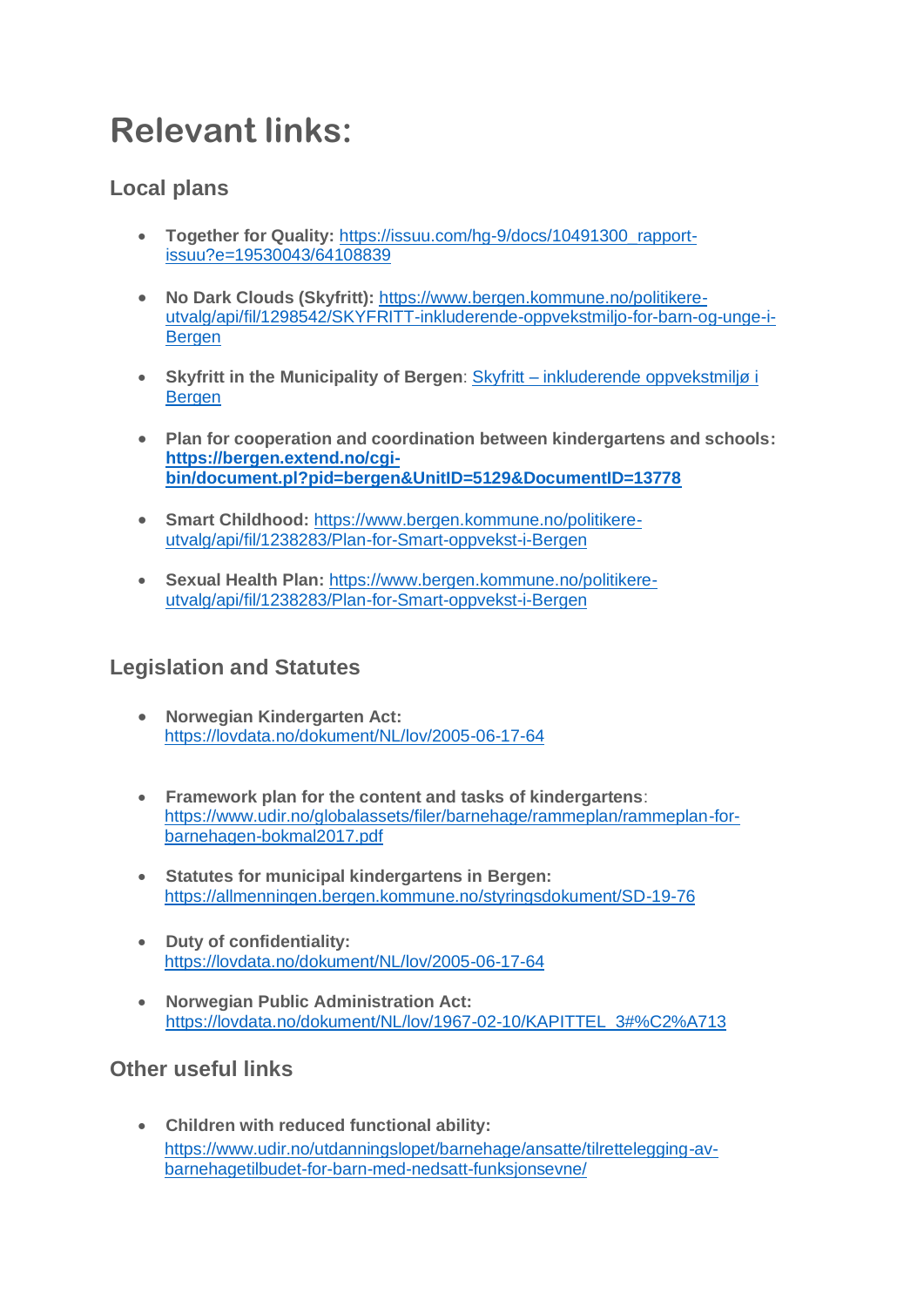- **Referral form for the Educational and Psychological Counselling Service (PPT):** <https://www.bergen.kommune.no/skjema/Info.aspx?ShortName=BK030-SKOLE-ppt>
- **Parental fees:** <https://www.udir.no/regelverk-og-tilsyn/barnehage/foreldrebetaling/>
- **Reduced kindergarten fees** [https://www.bergen.kommune.no/innbyggerhjelpen/barn-og](https://www.bergen.kommune.no/innbyggerhjelpen/barn-og-familie/barnehage/barnehageplass/redusert-pris-for-barnehage)[familie/barnehage/barnehageplass/redusert-pris-for-barnehage](https://www.bergen.kommune.no/innbyggerhjelpen/barn-og-familie/barnehage/barnehageplass/redusert-pris-for-barnehage)
- **Municipality of Bergen's privacy policy:** https://www.bergen.kommune.no/hvaskjer/tema/personvern/personvernerklaring-forbergen-kommune
- **Norwegian Data Protection Authority:** <https://www.datatilsynet.no/>
- **Personal data:** <https://www.datatilsynet.no/om-datatilsynet/datatilsynets-personvernerklaring/>
- **Privacy:** [https://www.datatilsynet.no/rettigheter-og](https://www.datatilsynet.no/rettigheter-og-plikter/personvernprinsippene/grunnleggende-personvernprinsipper/)[plikter/personvernprinsippene/grunnleggende-personvernprinsipper/](https://www.datatilsynet.no/rettigheter-og-plikter/personvernprinsippene/grunnleggende-personvernprinsipper/)